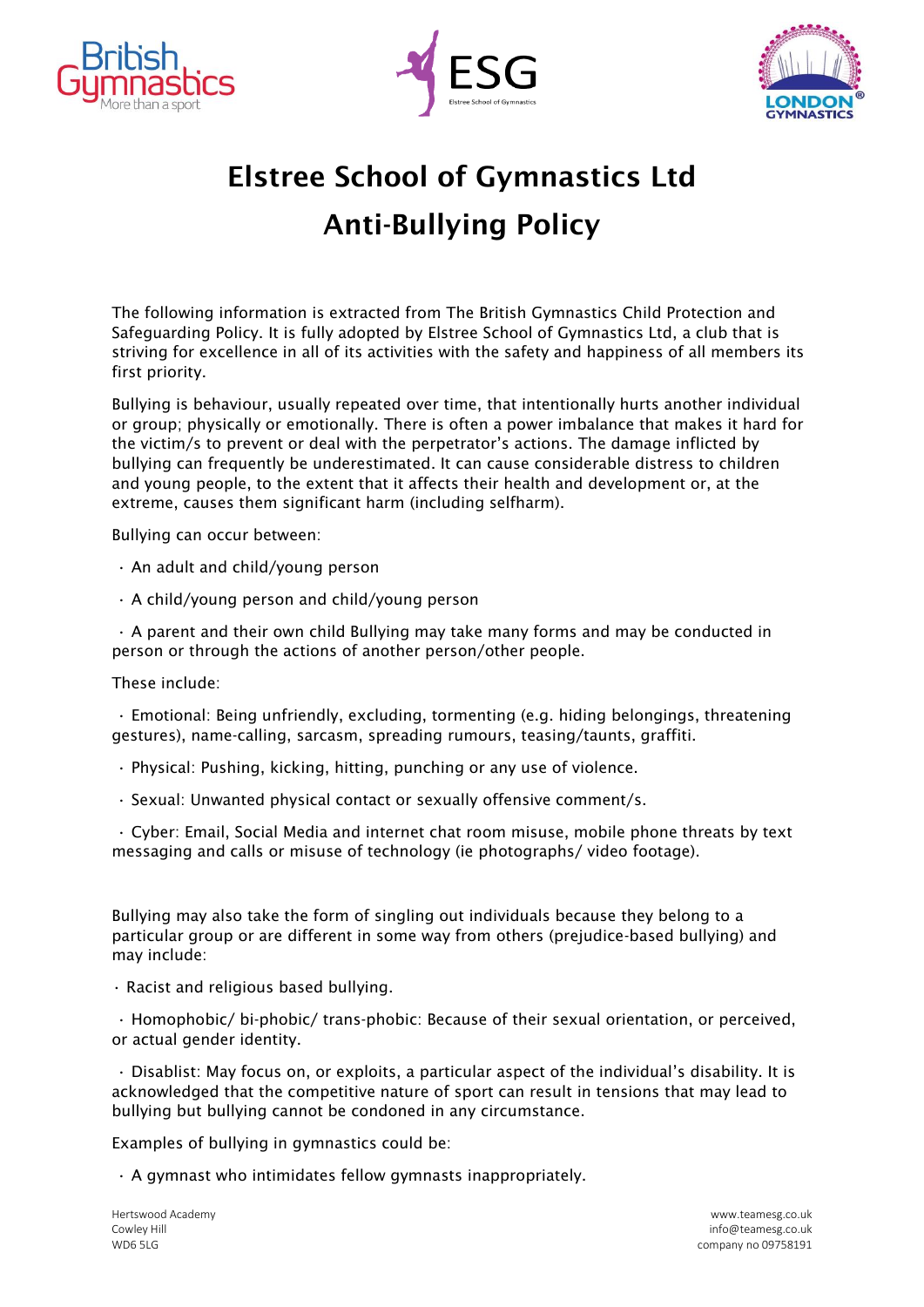





- A coach who adopts a win-at-all costs philosophy.
- A parent who pushes too hard.
- An official who places unfair pressure on a person.

Strategies to Discourage Bullying

• Create an open environment and provide adequate supervision at all times.

• Encourage children to speak out and share any concerns with the person in charge, the Club Welfare Officer or other responsible adults.

• Take all signs or allegations of possible bullying seriously.

Responding to Victims of Bullying

• Anyone becoming aware that a child or young person is being bullied, they should offer reassurance and try to gain their trust.

• Explain that someone in authority may need to be informed.

• Keep accurate records of what happened and what was said, together with names of those involved and any action taken.

• Report suspicions or concerns to the person in charge. Confronting the Bully(ies)

• Talk to the bully, or bullies; explain the situation and try to get them to understand the consequences of their actions.

- Seek an apology from the bully (or bullies) to the victim.
- Inform the bully's parents.
- Insist that any borrowed items are returned to the victim.
- Impose sanctions or disciplinary action if necessary.
- Report and record all actions taken.
- Provide support for the victim and his/her coach.
- Encourage the bully (or bullies) to change his/her behaviour.

## Supporting the Bullied

• Children who have been bullied will often need support from club officers to deal with the impact of bullying. This may include having a specific person to whom concerns can be raised in specific situation or providing a named senior gymnast as a "buddy" in changing facilities.

• They will need support external to the club from parents, other relatives and sometimes school teachers.

• The club may consider holding a reconciliation meeting to help address the issues between the bully and the bullied person.

 $\cdot$  The club can advise the child, young person(s) or parent(s) to contact either: